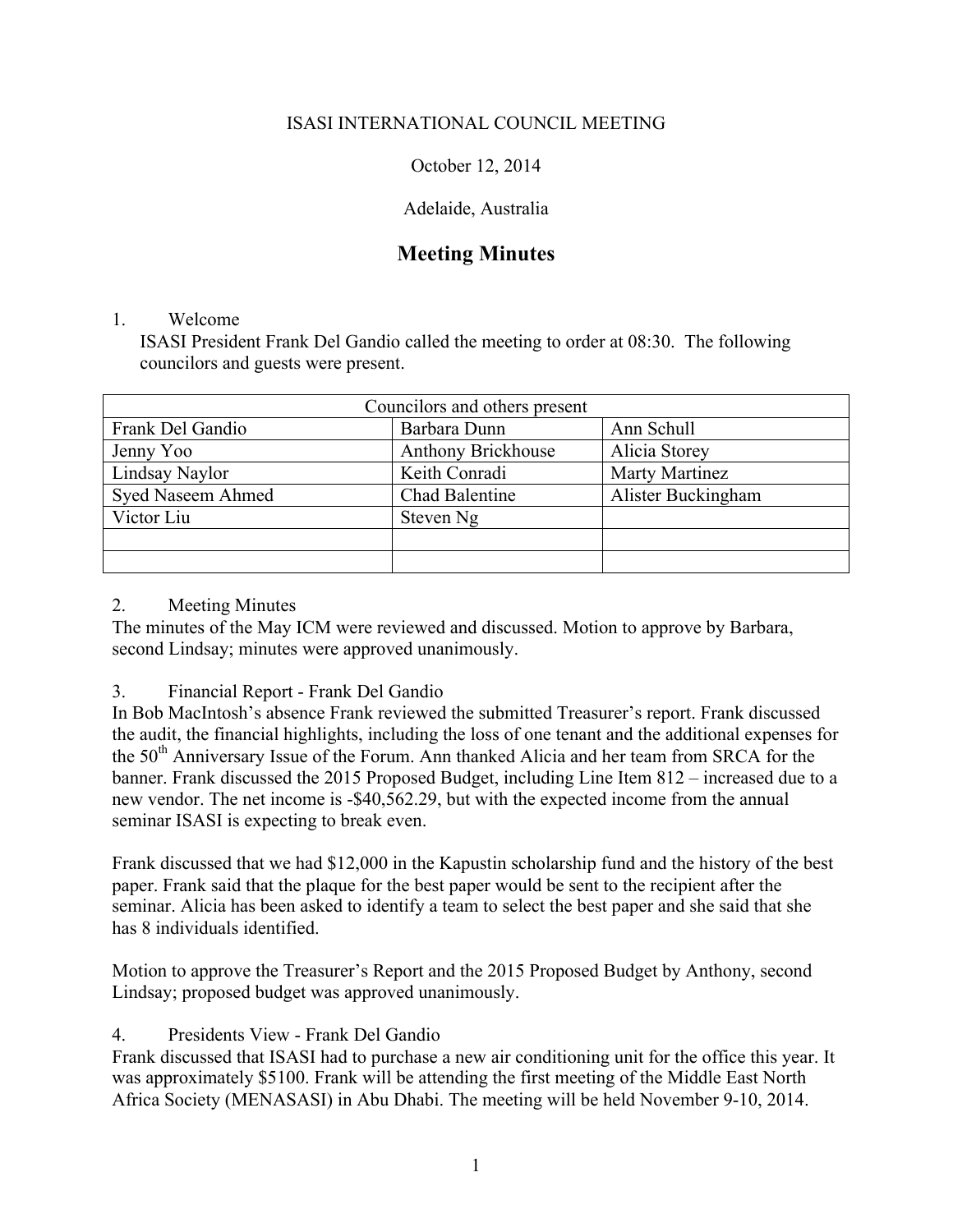Frank also asked that for future seminars if sponsors, presenters, ICM members need to ship items to the seminar that they ship them directly to the seminar and not to ISASI. This year there were items shipped to the ISASI office that need to be repacked and shipped to Adelaide.

## 5. Membership Report - Frank Del Gandio

In Tom McCarthy's absence Frank reviewed the submitted Membership report. Frank discussed that in the past 15 years the membership has not changed more than about 100 members.

Motion to approve the membership Report by Barbara, second Alister

# 6. Seminars - Barbara Dunn

Barbara said that so far there are 273 total attendees, including 16 companions, 89 are signed up for the tutorials, 29 have signed up for the optional tour on Friday. There are 31 countries represented.

# 2014 Adelaide, Australia – Lindsay Naylor

Lindsay provided an overview of the week's activities for the group, including the social programs and the optional tour and Lindsay is pleasantly surprised by the number registered thus far. Lindsay also said that he is delighted with the number of sponsorships with a little over \$100,000 AUS pledged. His projections based on estimations would be that there would be \$90,000 made on the seminar with \$50,000 projected to go to ISASI and \$40,000 to ASASI.

Lindsay said that the companion numbers are below what he projected and mentioned that there will be a 12 year old in attendance at the seminar. Frank briefed the ICM on the discussions regarding her attendance and that her father and Christine Negroni will be accompanying her.

Barbara said that Ron and Lindsay have both done a GREAT JOB at getting sponsorships and she thanked both of them.

Marty asked if we have had any feedback from the sponsors regarding their participation in the seminars in the past. Barbara said that all the feedback has been positive. Frank mentioned that in Vancouver during one of the 'giveaways' that one sponsor was not mentioned and that Frank reached out to the sponsor and was still told that they were happy to support ISASI and the seminar.

Lindsay stated that he will be writing 'thank you' letters to all the sponsors that he has worked with. Virgin Australia has been a great sponsor and has provided three sets of round-trip tickets for Lindsay to travel between home and Adelaide in preparation of the seminar. Lindsay also mentioned that Australia is under an increased security level and he has been in touch with the hotel and local police.

Keith asked if the presenters have been told about the 12 year old and Lindsay stated that all the presenters have been told, but instructed that no modifications need to be made to their presentations. Keith expressed some concern over this if it would be precedence setting and Frank does not believe so. Frank said that this is an extraordinary young lady who has a blog and Frank read the letter that she wrote to him.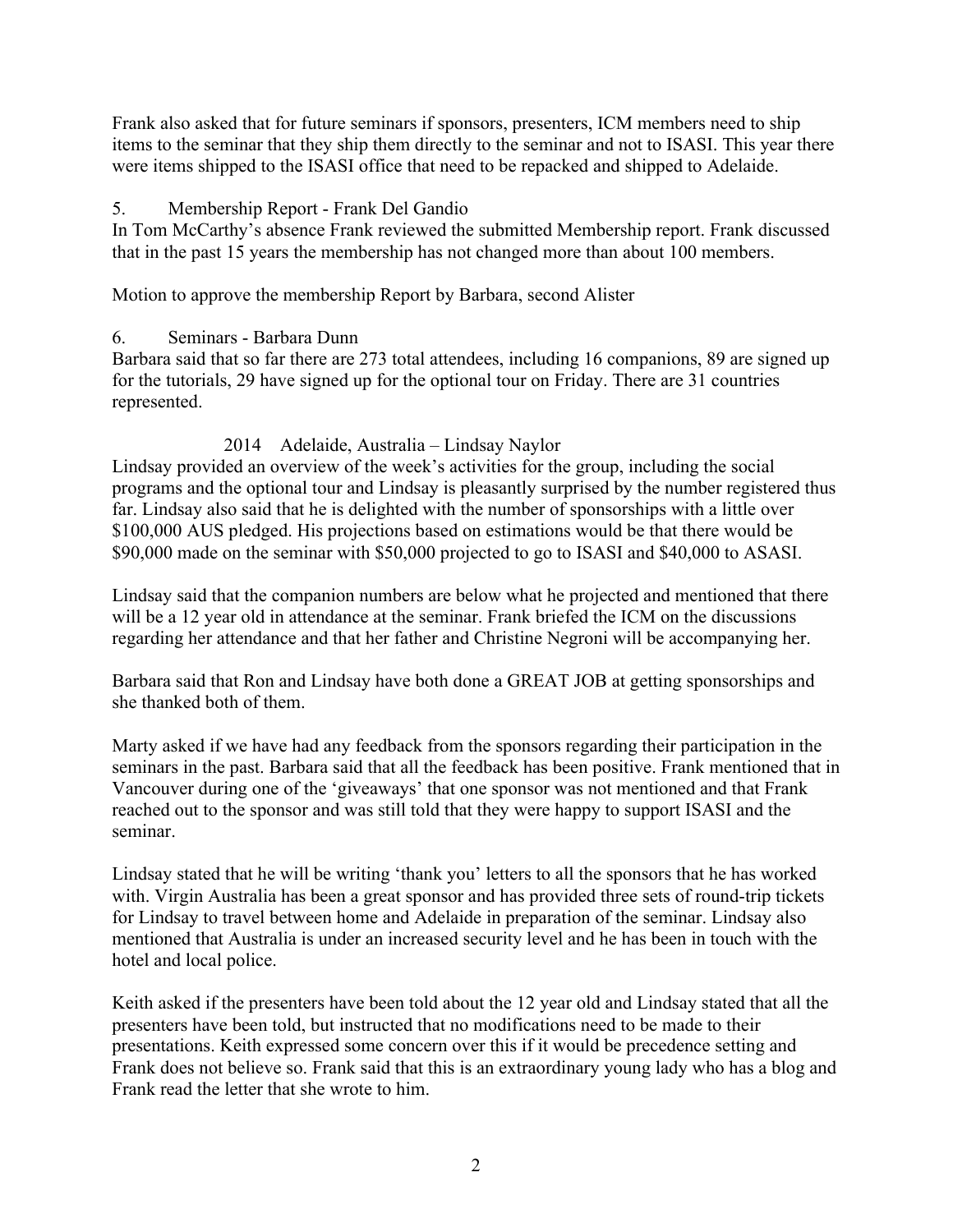Lindsay finished his briefing regarding the seminar by explaining the times and logistics for the Tuesday night dinner and the optional tour.

# 2015 Munich/Augsburg, Germany – Keith Conradi

Barbara and Keith discussed the 2015 seminar and Barbara is thrilled that the seminar is in very capable hands. Barbara went to Germany and met with the seminar committee. The seminar is scheduled for the last week in August 2015 (24-27). The venue is a standalone conference center with one of the seminar hotels right next door with 140 rooms blocked. There is another hotel, 500m away, that has a lower nightly rate. Overall there are 250 rooms blocked for the seminar and all the hotel bookings with be through one centralized booking office.

The conference center will hold up to 1000 attendees and is on two levels. Keith briefed that the Tuesday night dinner will be a two-part event: the group has been invited by the local mayor to a reception prior to dinner and then the group will move to a venue for the dinner. The dinner venue has steam locomotives on display. The Thursday evening banquet will be back at the conference center. The companion program will be coach tours of the local monasteries one day and into Munich the second day.

Keith briefed that there will be several options for attendees to get to Augsburg and they will be detailed on the seminar website. Barbara does not believe that there will be too much difficulty; it is 25 minutes by train from the Munich airport to the Munich station and an additional 25 minutes to Augsburg. There will also be a couple of coach buses set-up to take attendees from the Munich airport to Augsburg.

Keith will be talking to Ron about sponsorships and who the seminar committee has already talked with regarding sponsorships to avoid duplication. Airbus will be sponsoring the banquet and Rolls Royce has already committed to be a sponsor. Pins are being worked on and Keith has a video to be shown to the Adelaide attendees.

Keith said that the Friday optional tour is planned to be up to the Alps. He is expecting 400 attendees and does not see a need to increase registration fees. Barbara also mentioned that Lufthansa has expressed interest in being an airline sponsor. Lindsay mentioned that for the 1986 seminar that Lufthansa was the airline sponsor.

## 2016 Iceland–Thorkell Agustsson

Thorkell was unable to attend the 2014 Seminar, but sent Frank information and a PowerPoint to brief the ICM. Iceland is hot for tourism, there are 330,000 citizens and between 1-1.5 million tourists per year. The hotel will be the Grand Hotel and it is a 20 minute walk to the city center. The seminar will be at the Harpa Conference Center. As far as the budget is concerned the taxes are included in the price and there is no tipping. For social activities: Monday's reception will be at the Grand Hotel, Tuesday's Evening Dinner will be at the Blue Lagoon, and the Optional Tour will be to the Golden Circle. They are still working on the Companion Program. The seminar committee is Thorkell, Hulda, and others from the Icelandic Board, along with Barbara.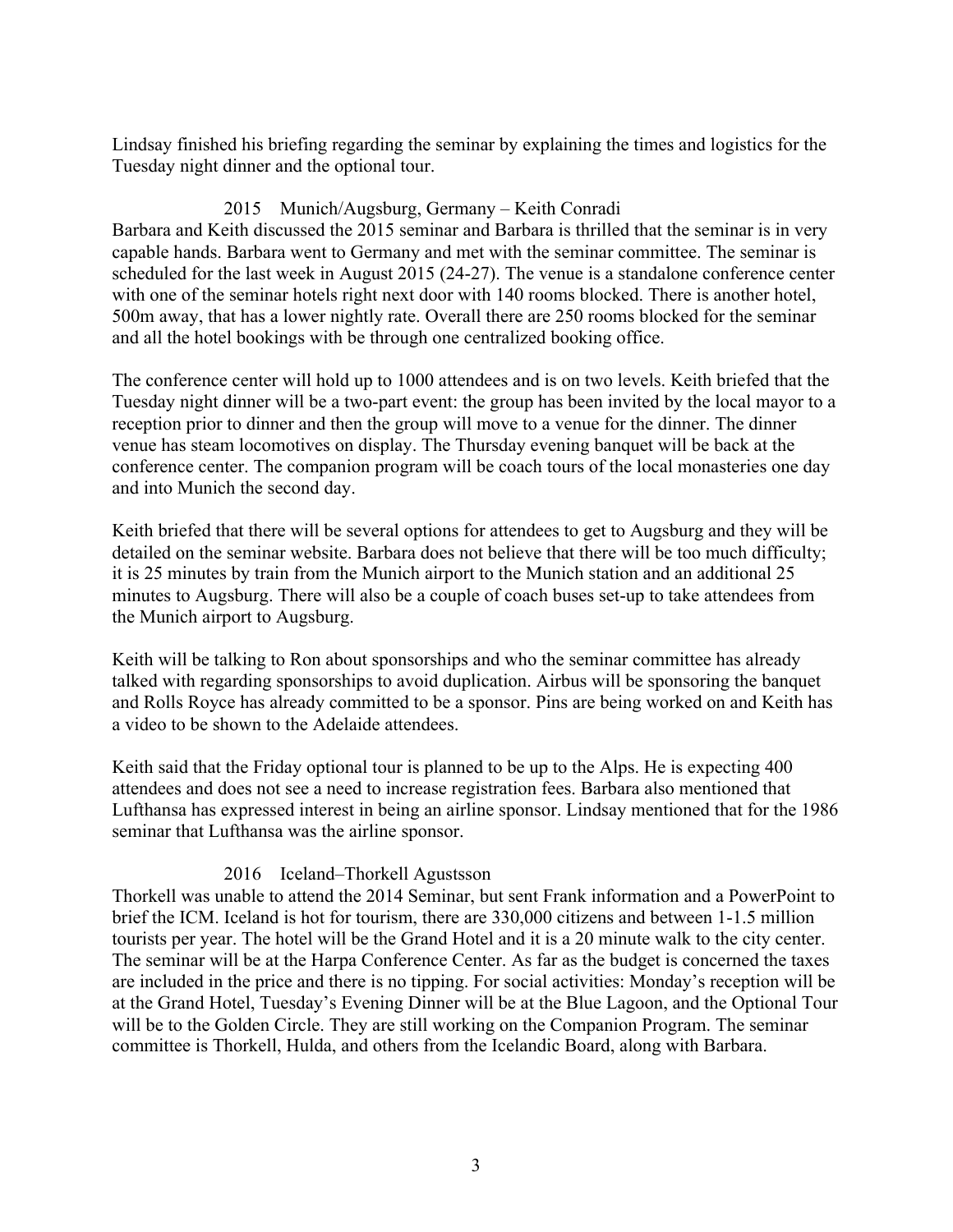#### 2017 San Francisco – Barbara Dunn

Barbara and Nora Marshall are working together on holding a seminar in the Napa Valley area near San Francisco. Nora is looking at venues and hotels and there should be more information for the May ICM.

Frank thanked Barbara for all of her hard work on these seminars.

7. Report of the ISASI Forum Editor-Marty Martinez

The  $50<sup>th</sup>$  anniversary edition of Forum was very successful. Marty let the ICM know that if they needed the 50<sup>th</sup> anniversary logo to get in touch with him. There have been 6 issues of the ISASI Roundup and that goes directly to the ISASI website. Gary DiNunno has been doing a great job working with Marty on the ISASI Update.

8. Vice Presidents Report- Ron Schleede No report

9. Secretary's Report- Chris Baum/ Chad Balentine No report

10. Executive Advisor Report- Richard Stone Dick submitted a written report.

11. Website review – Alicia Storey

Alicia said that things have been going very well with the website and updates. She continued that working with Ann has been a pleasure.

12. Reports of National Societies/Councilors:

*KSASI*- Dr. Jenny Yoo submitted a written report and she thanked everyone for their support. . KSASI has a web site, koreasasi.org and is developing good content. On 22 March 2014, KSASI had a general meeting with 25 attendees and they elected their officers. They are looking at being incorporated as a non-profit and ways to collect annual dues. They have recruited several aviation safety experts to KSASI and Jenny said that she is hopeful that Asiana would be a corporate member next year. KSASI is looking to locate the KSASI office near Gimpo International Airport and they are looking to develop accident/ incident courses with the Incheon Airports Corporation. The KSASI Chairman would like to host a workshop and also publish a journal. Their current membership is between 25 and 30.

*ASASI –* Lindsay Naylor submitted a written report. Lindsay said that their membership is just below 150 and they have seen an increase in new memberships based on the discount to come to the seminar. The majority of ASASI's activities have been in support of the 2014 seminar.

*CSASI –* Barbara Dunn submitted a written report. Barbara was excited to say that one of the Kapustin scholarship winners is from Canada. Barbara said that CSASI had to rewrite their constitution to comply with being a non-profit. The major change to that rewrite is that all membership categories can vote with the exception of honorary members.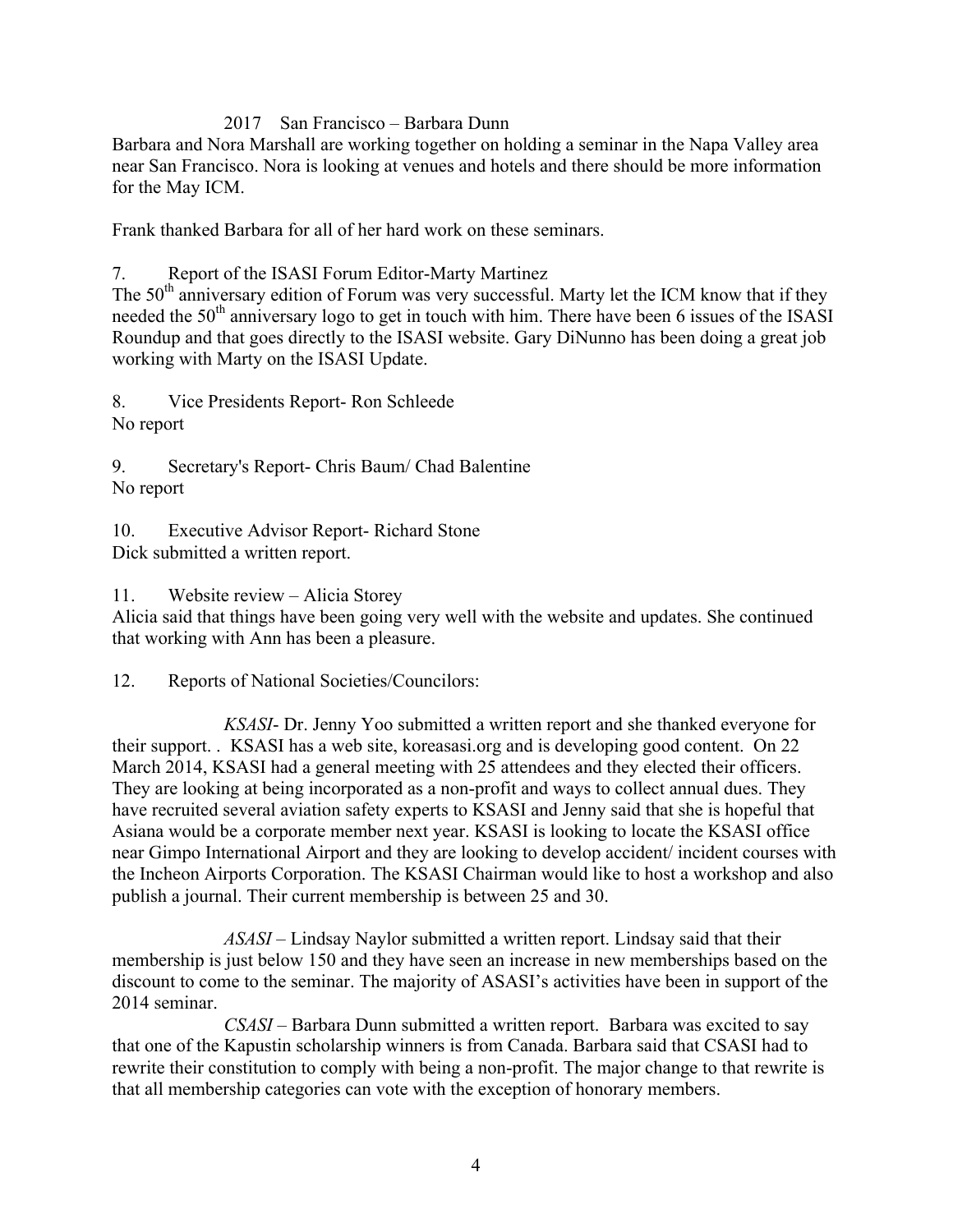*ESASI –* Olivier Ferrante submitted a written report. Keith Conradi attended the ICM for Olivier. Keith said that they held their annual seminar in Milan and it was well attended. The majority of the activities are in support of next year's seminar in Augsburg.

*MENASASI*- No report submitted.

*NZSASI –* Alister Buckingham submitted a written report. Alister was reelected as the President and also elected as Councilor. Membership has been stable with 72 total members, including 5 life members. They are in the middle of planning next year's joint ASASI/NZSASI seminar in Auckland. At last year's seminar the registration costs covered the expenses, which also included sponsorships. There were approximately 65 attendees. They are aiming to have 100 attendees at the 2015 seminar. Alister noted that NZSASI allows all membership statuses to vote with the exception of students and honorary members.

*AsiaSASI –* Pang Min Li submitted a written report. Victor Liu and Steven Ng were in attendance for AsiaSASI. While AsiaSASI is still a fairly new chapter, there have been new members joining On 26 May 2014, the AsiaSASI ExCo held a meeting in Hong Kong. On 29 – 30 May, there was a 2-day workshop with theme - "Preparing the accident investigator for future changes". There were over 100 participants It also included showing the new accident investigation facilities in Hong Kong. They are planning new activities in the years to come.

Frank mentioned to all societies that if they have upcoming meetings or workshops to let Marty know so that they can be included in the ISASI Web Roundup.

*PakistanSASI* – Naseem Ahmed said that they have held 2 seminars in the last 8 months. They are planning their annual dinner in November. The plan for dues since it has been an issue in the past is that PakistanSASI will send the dues in one check to avoid additional transfer fees. They will announce their dates and location for the 2015 activities. There was a long discussion about various means that other Societies have used to expand membership and raise funds.

*USSASI* – Toby Carroll sends his regrets. USSASI is working on scheduling a 2015 USSASI seminar.

*International Councilor –* Caj Frostell submitted a written report. Frank briefed the report and Lindsay asked if the events Caj discusses attending on behalf of ISASI are like the Reachouts (i.e. no cost to ISASI), Frank stated that it is not on behalf of ISASI.

*LARSASI* – Horacio A. Larrosa. No report submitted.

13. Rudy Kapustin Scholarship - Frank Del Gandio

There were 7 Kapustin scholarship winners (2 students from USC shared a paper). Ron does a great job raising funds for the scholarship at the MARC meeting in May. Frank suggested that other societies discuss it at their meetings. The SERC raised funds to bring 4 students to Adelaide.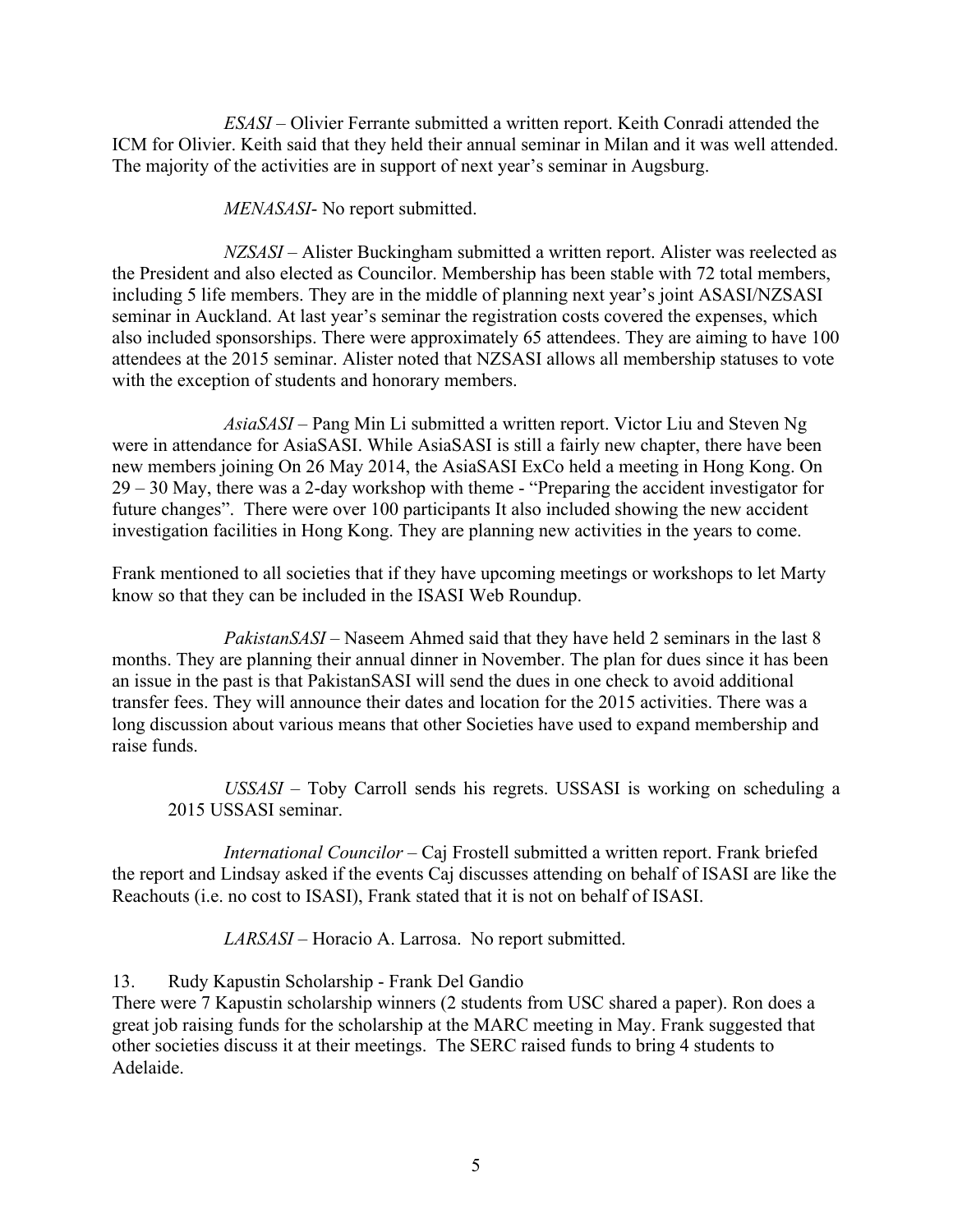14. Reports Received from US Regional Chapters

NERC – Luke Schiada submitted a written report.

SERC – Robert Rendzio submitted a written report. Alicia briefed the ICM on their past meeting at Cape Canaveral, FL, as well as their upcoming meeting next year in Pensacola, FL, March 20- 21, 2015.

15. Reports of the ISASI Committees

Audit Committee – Dr. Michael Hynes submitted a written report. Frank briefed the ICM on the audit report from Michael.

Ballot Certification – Tom submitted a written report.

Code of Ethics and Conduct – Jeff Edwards submitted a written report. Frank discussed that there was a complaint that was sent to the Ethics Committee and the committee found no ethics code violation.

Reachout – Glenn Jones submitted a written report.

16. Reports of the Working Groups

Cabin Safety WG – Barb Dunn submitted a written report. Barb discussed that a few meetings ago there was a discussion regarding updating the Cabin Safety Investigations Guidelines WG Paper. The Chair of ICAO's Cabin Safety Working Group suggested that ICAO could help refresh the ISASI guidance. Barb went to Montreal in September of this year and the process is starting, but will take some time. At the September ICAO meeting there were approximately 35 attendees and ISASI is now part of this group. This ICAO group just finished writing an ICAO document on Cabin Safety training.

ATS WG – Ladislav Mika submitted a written report.

Corporate Affairs WG – Erin Carroll submitted a written report.

General Aviation WG – James Viola submitted a written report.

Military ASI WG – Frank discussed the history of the Military ASI WG and stated that the group is doing well and held their own tutorial at the previous seminar. Frank said that a good way to attract new members to your WG is to hold a tutorial on the topic.

There will be 5 WG meetings during the Adelaide seminar (GA, Cabin Safety, Investigation Education and Training, Military ASI's, GASIG)

17. ISASI Coordinator of Student Outreach & Mentoring Report – Anthony Brickhouse Anthony submitted a written report. Anthony reported that the mentoring program is going well and is continuing to grow. Several mentees have found full-time jobs in aviation due to the relationship with ISASI. The program has been in existence for about 2-3 years and right now there are 23 student/mentor pairs and there are 33 mentors that have volunteered. Anthony said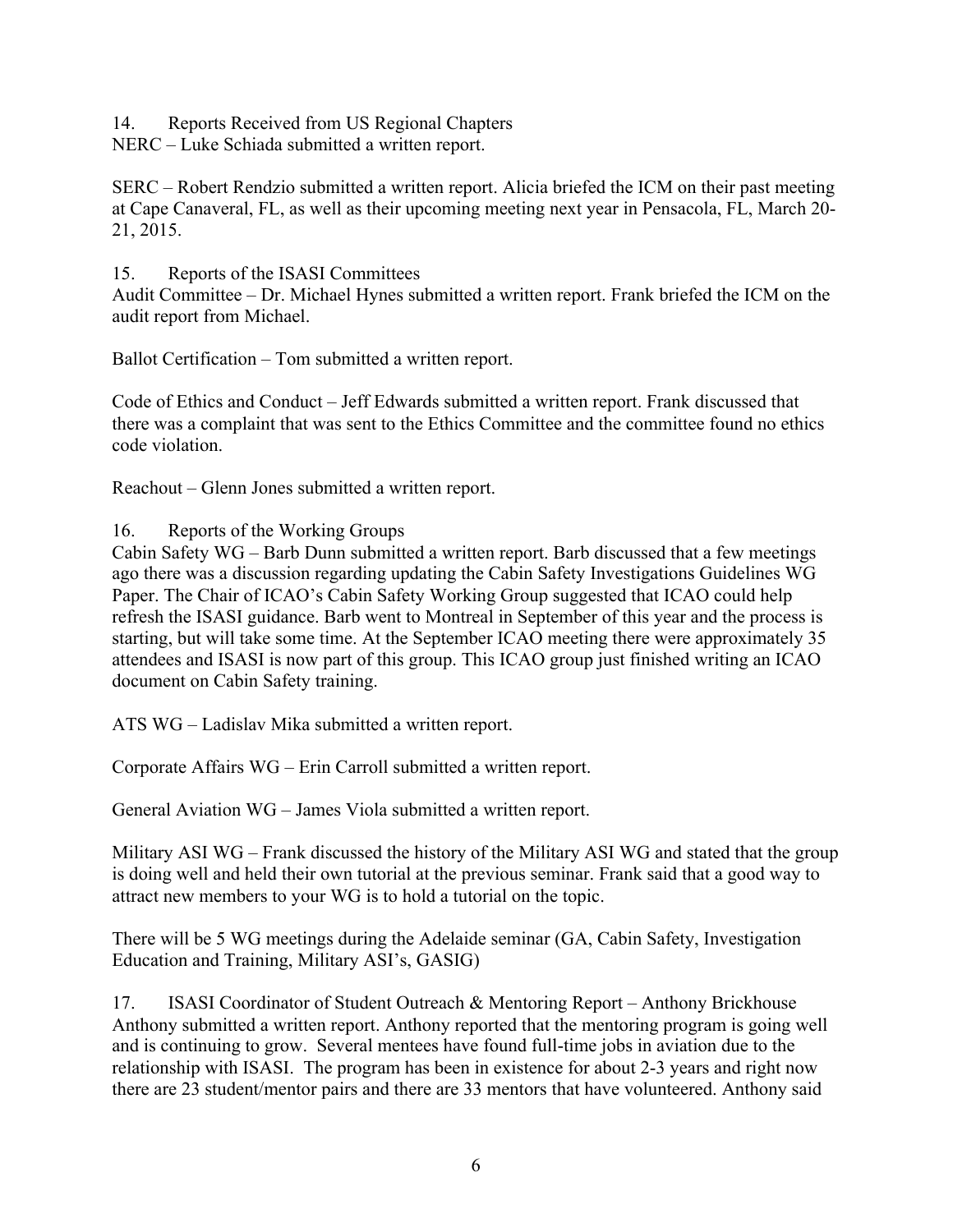that is exactly the way he'd like to have the program, more mentors that need students versus having more students than mentors, but he would like to see more international participation. Anthony has a meeting with St Louis University, UND, FIT to begin the process of starting student chapters. Anthony thanked Bob Rendzio, Alicia Storey, and the SERC for helping to support the student chapters and students, including the support for students to attend this year's seminar in Adelaide.

#### 18. New Business

No Agenda Item – SCSI – Frank Del Gandio Frank briefed the ICM that SCSI would like to give memberships to each attendee for one year and SCSI would pay the \$80 fee per student. They typically train 80 students per year. It would be similar to a reachout where they waive the initiation fee. This is not just limited to SCSI; if there is another training organization that would like to participate they need to get in contact with Frank.

#### 13-2 Retention of proceedings

Marty briefed that the Forum goes to the Library of Congress. Issue closed.

13-7 Revision to Reachout – Frank will work with Glenn Jones on Reachout

## 14-3 Entitlement for voting in ISASI elections – Barb Dunn

Barb would like to propose that any member status other than honorary could vote. She believes that our current system is antiquated. Keith and Lindsay both agree with her thoughts/proposal. Ann reminded the ICM that this would be a change to the by-laws. There was a lengthy discussion about whether a designee for a corporate member who is also an ISASI member would have one or two votes. Naseem discussed his concern about trying to get new members since most are not safety investigators, but are safety professionals.

#### **Action: Frank will send an email to the Executive Committee regarding this topic and will discuss at the ICM in May.**

Frank suggested that if there is support for this change that a vote could take place by the membership at the Augsburg seminar.

14-4 Discussion of current Kapustin scholarship criteria and selection process – Anthony Brickhouse

Anthony said that this is not an indictment of the selection committee, but the ICM may want to 'bump up' the requirements for the Kapustin scholarship. Anthony suggested at least a resume and letter from faculty. He is concerned about the quality of the winners.

## **Action: Anthony will develop a proposal to present to the ICM in May**

Keith asked about the current requirements and there was discussion about possible requirements (e.g. Skype interview, phone interview, etc.). Marty said that of the 6 Kapustin scholarship